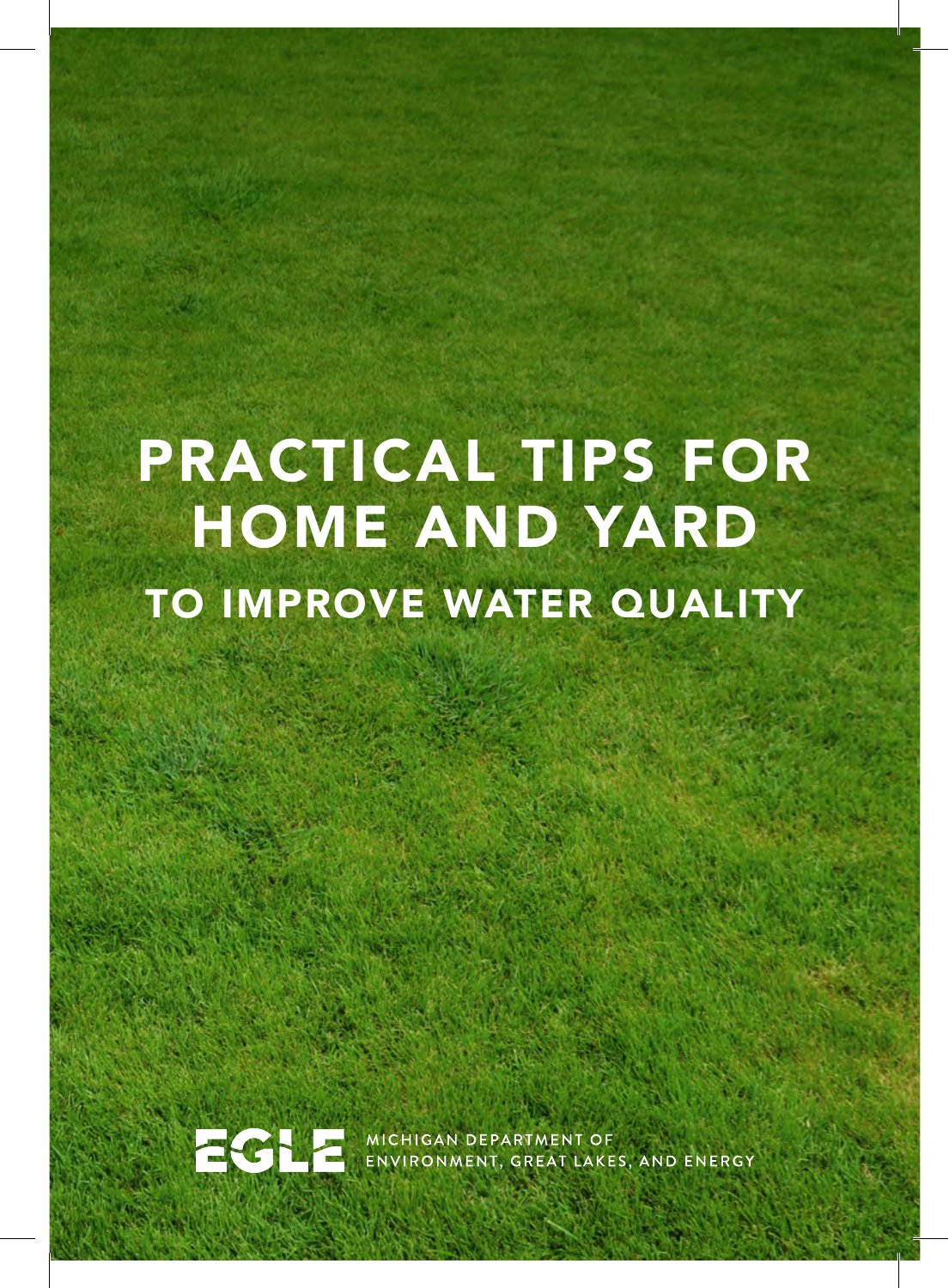#### *Did you know many of our streams and lakes have been polluted? And the cause often starts right where you live?*

Water pollution begins when development changes the natural environment. When the natural vegetation is replaced with streets, rooftops, and driveways this greatly decreases the amount of water soaking into the soil. Since the water can't soak into the ground anymore significantly more water runs off the land to streams and lakes.

#### *How does rainwater get from street to stream?*

The storm sewer inlets, found in your parking lots and streets, allow water to drain into a network of underground pipes. Most storm sewers are designed to remove water quickly during a storm carrying any pollutants found on the land. These storm sewers do not go to a sewage treatment plant but flow directly to streams and lakes.

*Water draining into a storm sewer. Photo by Ralph Reznick.*

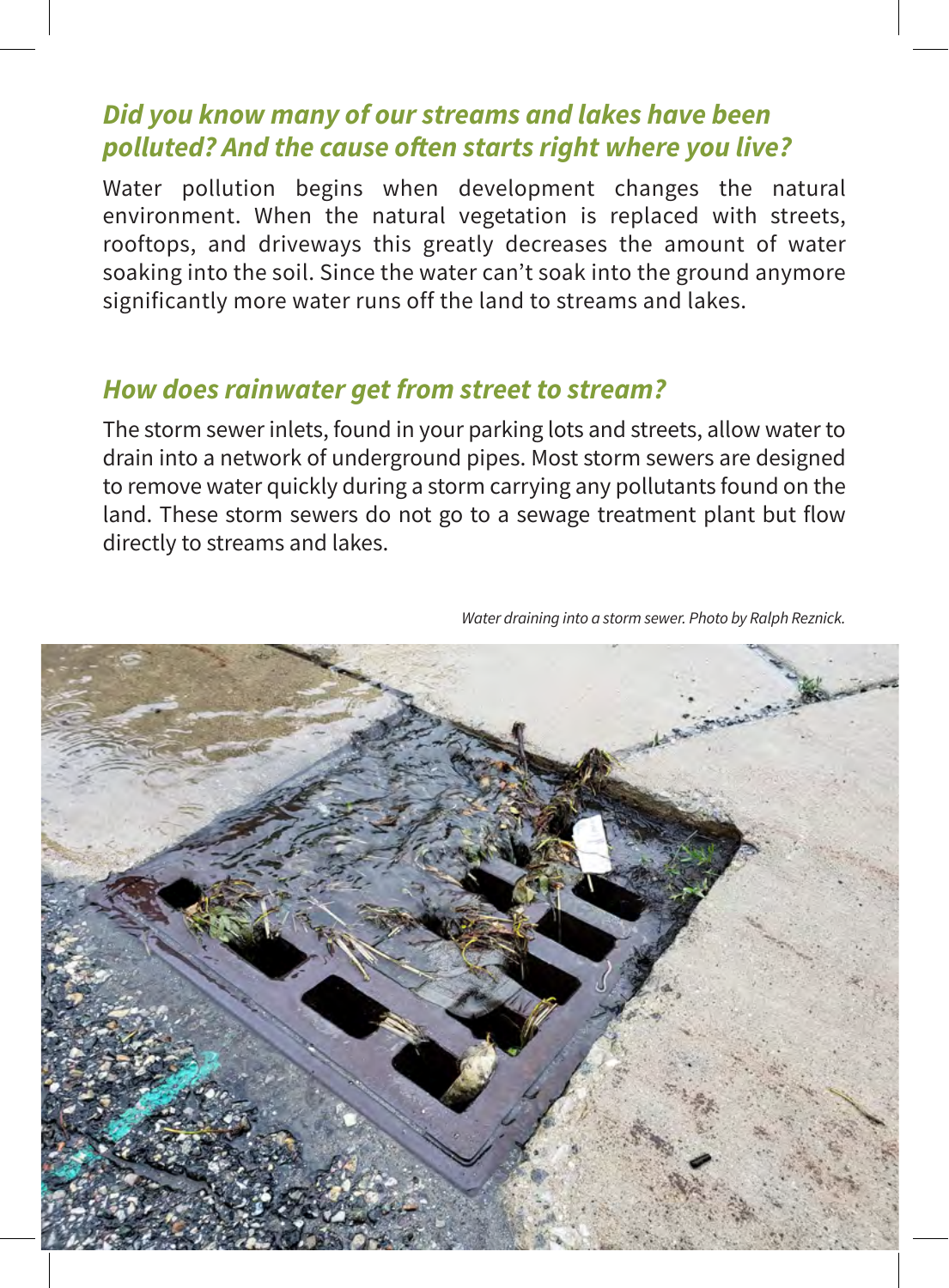#### *Where do these pollutants come from and how do they affect our streams and lakes?*

Sediment, can come from wherever there is bare soil or dirty concrete. When it rains, the soil is carried to the nearest waterway. The sediment can:

- cover the gravel on the bottom of the stream that fish use for spawning and is also habitat for aquatic insects, which are food for fish;
- cause cloudy water, blocking sunlight needed for aquatic plants to grow;
- carry other substances such as fertilizers or pesticides to the water.



Nutrients, mainly phosphorus and nitrogen, can come from many sources. Fertilizers, pet wastes, improperly functioning septic tanks, grass clippings, leaves and other yard wastes are all sources of nutrients. Certain levels of nutrients naturally occur in our waters. When more nutrients are added, excessive algae and other aquatic plants grow.

Many products used in and around the home contain toxic ingredients. Household cleaners, paints, pesticides and automotive products such as oil. Gas and antifreeze can all be toxic to aquatic plants and animals.

It really doesn't matter whether you live in the city or the country…whether your home is large or small…whether you have a lot of money to invest in your yard or just a little. You can help protect our streams and lakes.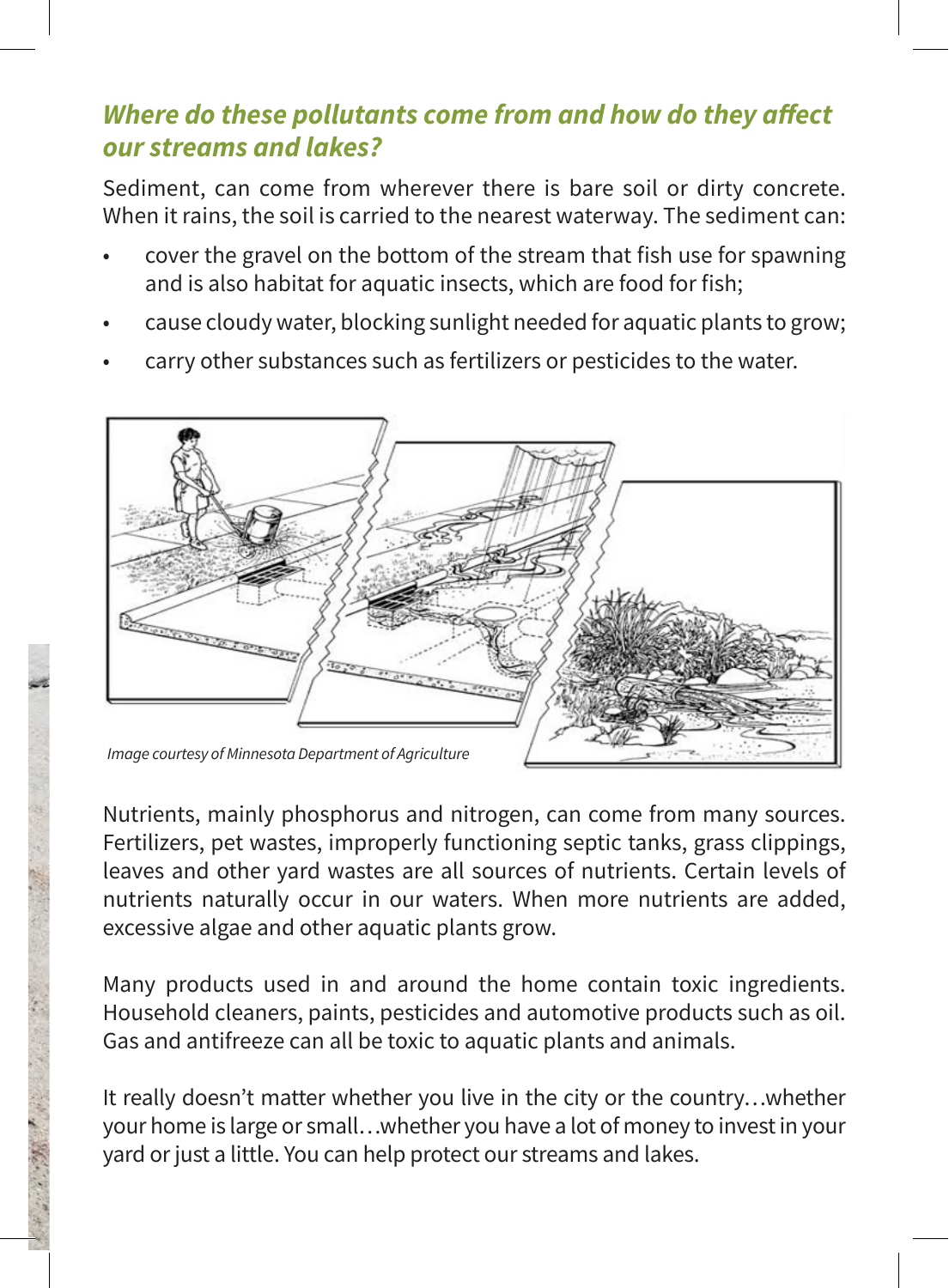### YARD CARE

- Keep your grass at least three inches high. Taller grass has deeper roots, so it tolerates dry conditions.
- Use a mulching mower and leave grass clippings on your lawn. They will decompose, providing nitrogen for your lawn.
- Keep grass clippings and leaves away from storm drains, gutters, ditches, lakes and streams.
- Compost leaves and other yard trimmings. Compost will gradually release nutrients to your lawn, and helps retain moisture in the soil.
- Test your soil before applying fertilizer. Some soils already contain enough phosphorus for plant growth.
- Use no-phosphorus fertilizers, especially near water.
- Do not apply fertilizers or pesticides before or during rain, or near a river, lake or drainage ditch.
- Use slow release fertilizers on sandy soils or steep slopes where the potential for runoff is high.
- Calibrate your applicator before applying pesticides or fertilizers. As equipment ages annual adjustments may be needed.
- Allow thick vegetation such as trees, shrubs, and ground covers to grow along waterways to slow runoff and soak up pollutants.
- Select plants that have low requirements for water, fertilizers, and pesticides. Native plants that are adapted to local conditions are best.
- Animal wastes contain nutrients as well as bacteria. Pick up after your pets and dispose of the wastes in the toilet, garbage or bury it in your yard.
- Maintain or create vegetated low areas, or swales, near the roads and other areas where rain water collects to allow it to soak into the ground.
- Direct gutters and downspouts to vegetated or gravel areas to allow the rainwater to soak into the ground. Splash blocks also help reduce erosion.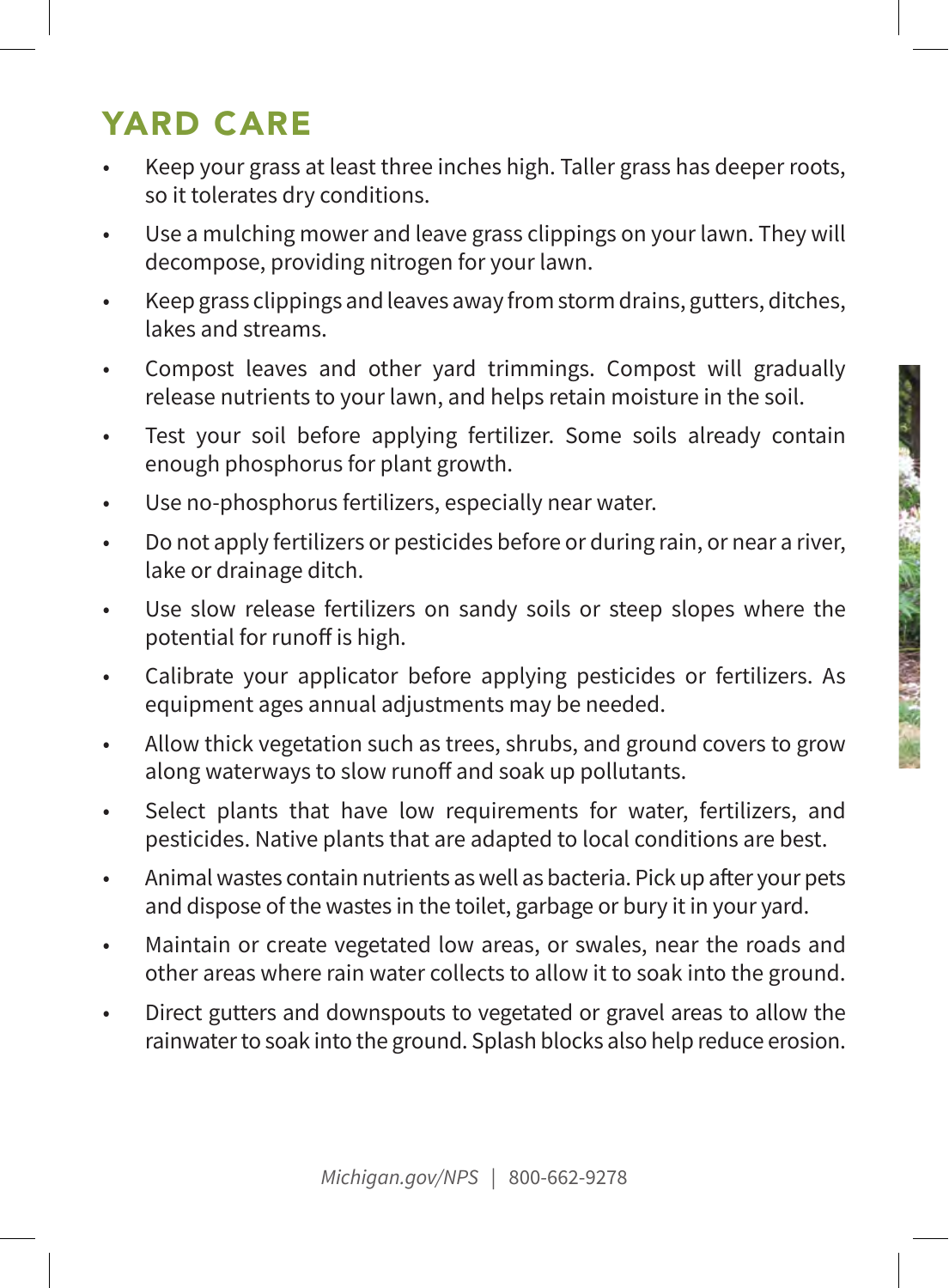- Sweep paved areas instead of hosing them down.
- Use permeable paving surfaces such as wood decks, bricks or interlocking stones to let rainwater soak into the ground.
- Seed bare soil and cover it with mulch as soon as possible. Install and maintain adequate soil erosion control measures any time soils are exposed.
- Use non-chemical methods to eliminate insects and other pests.



*A planted depression that collects rainwater runoff to allow it to soak into the ground. Photo by Leslie Kellman.*

## HAZARDOUS HOUSEHOLD PRODUCTS

- Store all potentially polluting material inside or under cover.
- Take prevention and containment measures for leaks and spills from outdoor storage tanks and during refueling.
- Do not wash paintbrushes, scrub buckets, rags, etc. onto the ground or into a storm drain.

*Practical Tips for Home and Yard to Improve Water Quality*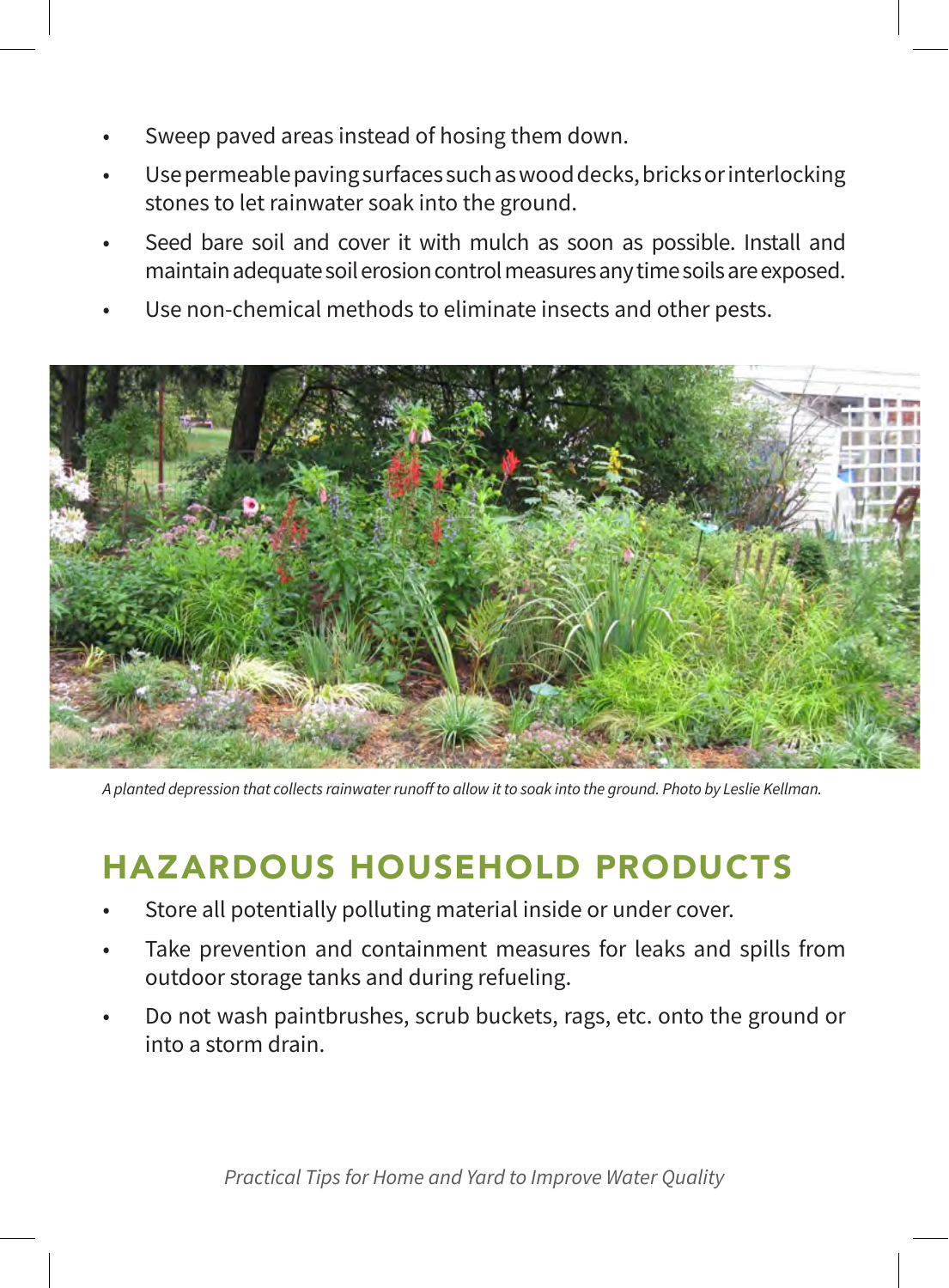## SEPTIC SYSTEM CARE

- Pump out your septic system every three to five years for a threebedroom house with a 1,000-gallon tank. Smaller tanks should be pumped more often.
- Use household chemicals sparingly. Some may kill the bacteria that breakdown the waste in your septic system.
- Know the location of your septic drainfield. Keep vehicles off it. Don't plant trees and shrubs close by. Don't cover the drainfield with a hard surface such as concrete, asphalt, or decks.
- Use less water to avoid overloading your septic system, use low-flow fixtures and repair dripping faucets.
- Use your kitchen garbage disposal sparingly or not at all. Heavy use adds large amounts of solids, which shorten the time between septic tank pumpings.

#### VEHICLE CARE

- Wash cars, boats, and other vehicles on the lawn so the water can soak into the ground.
- Use little or no detergent to wash your vehicle. High pressure washing reduces the need for soap and reduces the amount of water needed.
- Keep cars tuned up and in good operating condition. Check for drips and repair immediately to keep oils off the pavement.
- Use kitty litter or other absorbent material on oil or other leaks and dispose of it in a waste container.
- Recycle used motor oil by taking it to a service station or local recycling center. Do not dump used motor oil down storm drains or onto the ground.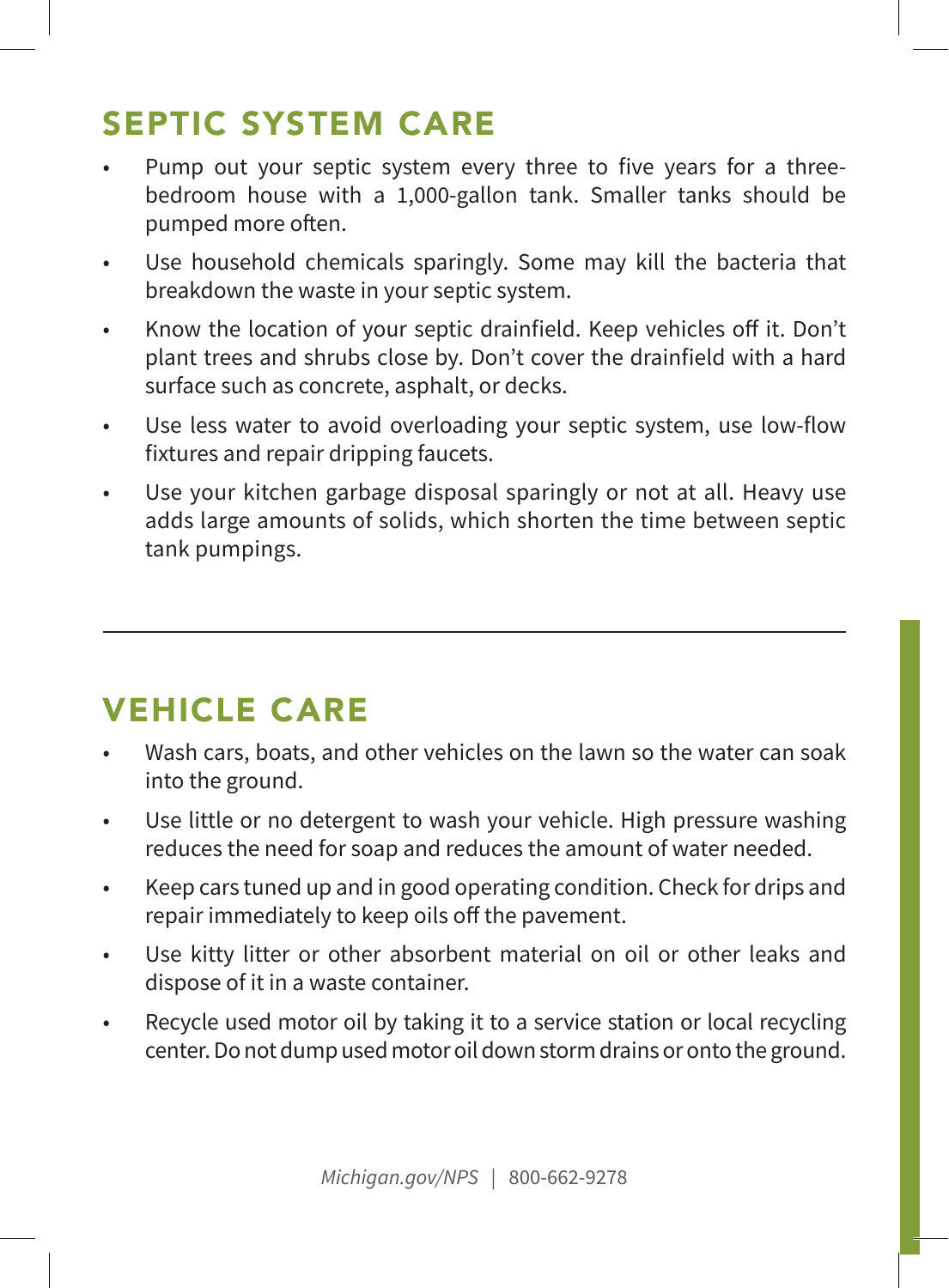#### COMMUNITY ACTION

- Get involved in storm drain stenciling activities. Stenciling reminds people to keep pollutants away from storm drains
- Participate in clean-up activities near your local waterway.
- Write or call your elected representatives to express your concerns and encourage legislation to protect water resources.
- Get involved in local planning and zoning decisions and storm water management plans.
- Encourage your local officials to develop erosion and sediment control ordinances.
- Help educate people in your community about how they can help protect water quality. Get your community groups involved.

## DO YOUR PART!

To learn more about nonpoint source pollution and what can be done to protect our water resources, visit our website *www.michigan.gov/nps* or contact a Nonpoint Source Program staff member by calling 517-284-5567.

*Practical Tips for Home and Yard to Improve Water Quality*